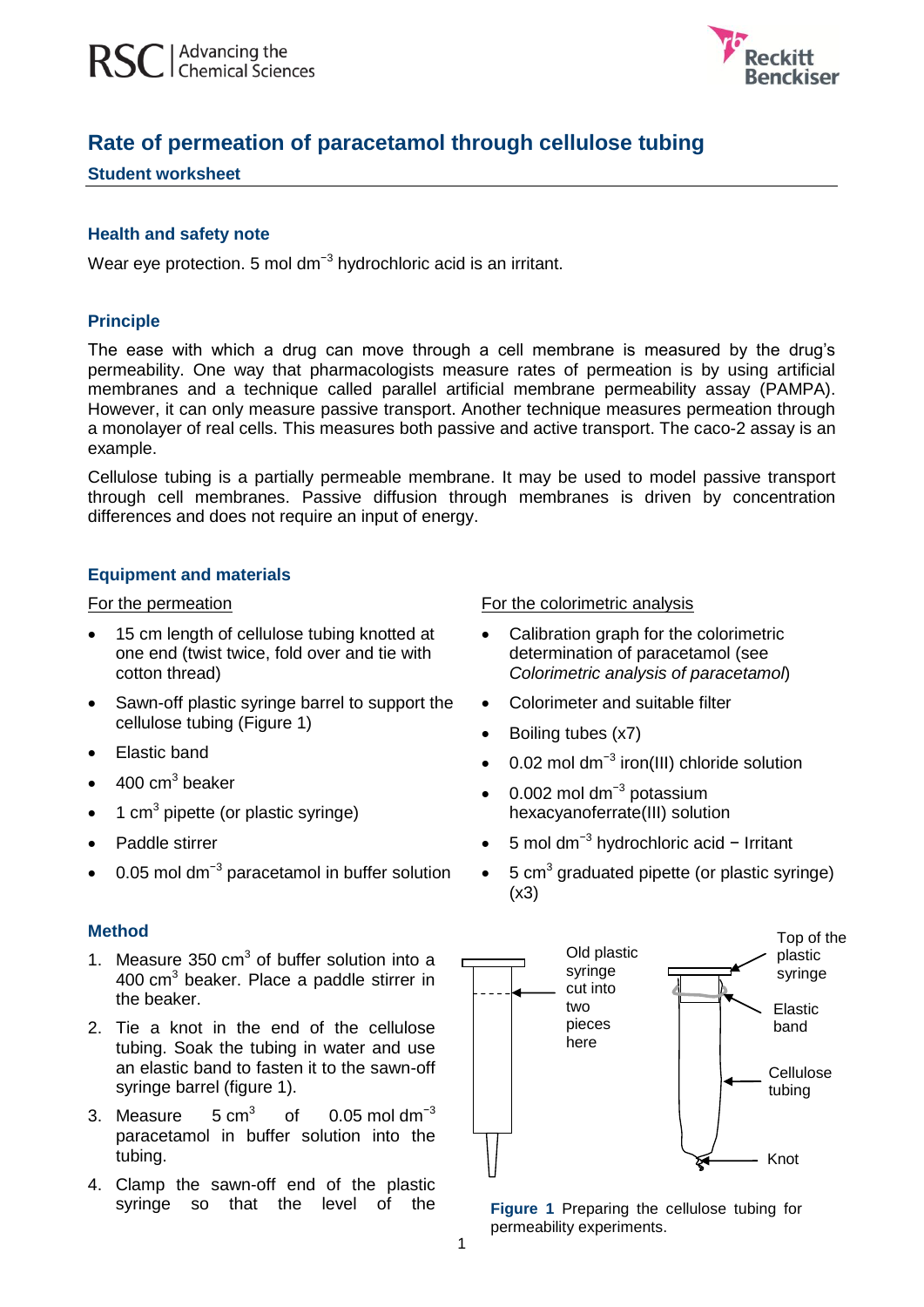

paracetamol solution in the cellulose tubing is level with the buffer solution in the beaker (figure 2). Start the paddle stirrer.

- 5. Choose a spot about 4 cm below the water surface and about 2 cm from the side of the beaker from which to withdraw samples.
- 6. Start the stopwatch and immediately withdraw a 1  $cm<sup>3</sup>$  sample and put into a boiling tube. Label the tube 'zero time'.
- 7. Withdraw further 1  $cm<sup>3</sup>$  samples every 5 minutes for 30 minutes. Label them '5 min' to '30 min'.

For 'zero time' and the other six diluted samples:

8. Add 2 cm<sup>3</sup> of 0.02 mol dm<sup>-3</sup> iron(III) chloride solution and  $4 \text{ cm}^3$ of  $0.002$  mol dm<sup>-3</sup> potassium hexacyanoferrate(III) solution. Leave for 10 minutes. Then add 1  $cm<sup>3</sup>$  of 5 mol dm<sup>-3</sup> hydrochloric acid.



**Figure 2** Experimental set up for permeation study.

9. After 20 minutes measure the absorbance and use it to calculate the concentration of paracetamol. From this value calculate the concentration of paracetamol in the original sample.

### **Processing the data**

If the experiment was left long enough and samples taken, the graph would be similar to that shown in figure 3.



Time / minutes

**Figure 3** Equilibrium is reached when the concentration of paracetamol is the same inside the cellulose tubing as it is outside the tubing.

However, permeation is quite slow and it is likely that you will obtain a straight line graph (possibly a slight curve). This is still useful though, as it can be used to measure the initial rate of permeation, when the concentration of paracetamol is 0.05 mol dm<sup>-3</sup>.